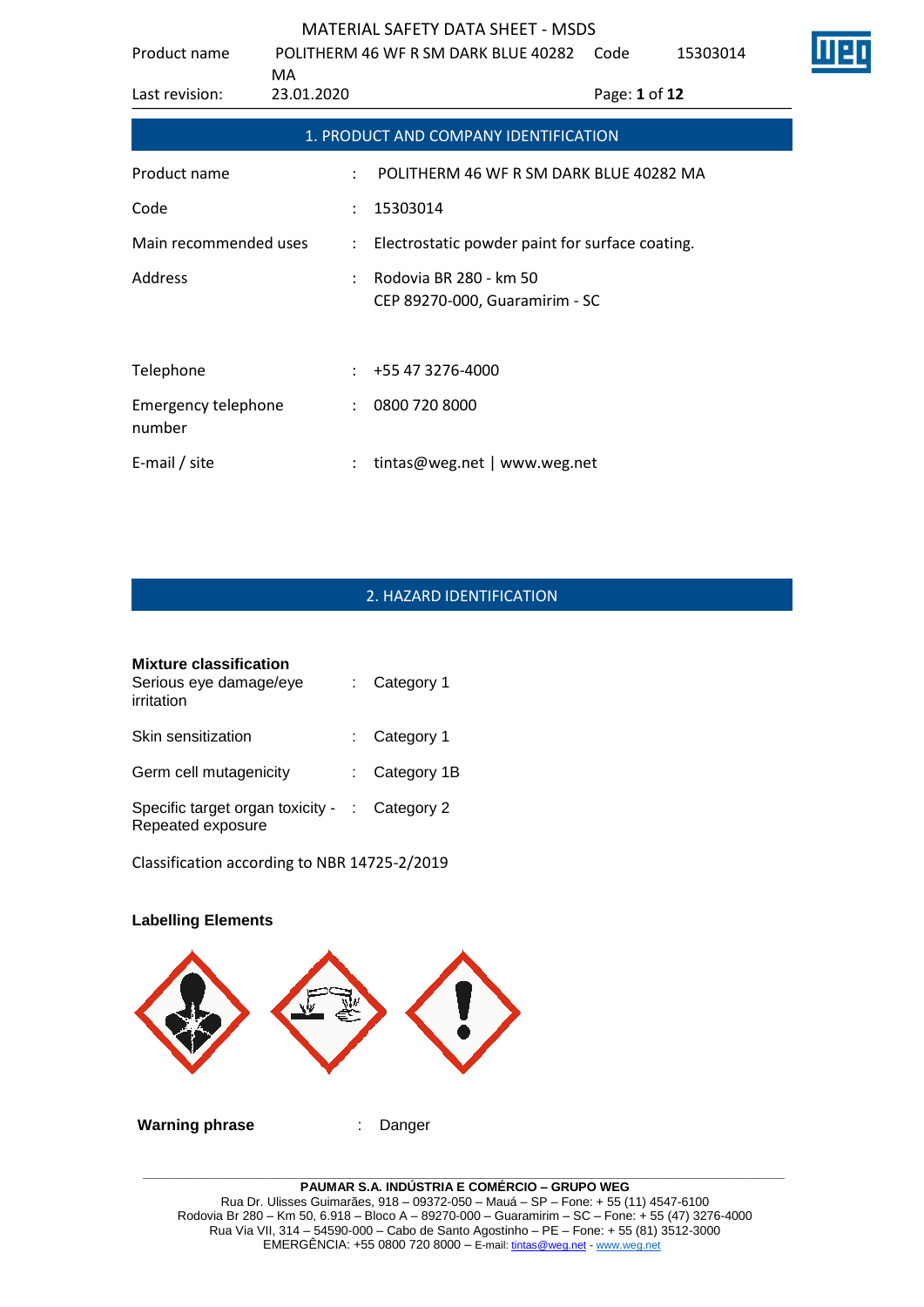| Product name           |                  | POLITHERM 46 WF R SM DARK BLUE 40282                                                                                                                                                                                        | Code    | П<br>15303014                  |
|------------------------|------------------|-----------------------------------------------------------------------------------------------------------------------------------------------------------------------------------------------------------------------------|---------|--------------------------------|
| Last revision:         | MA<br>23.01.2020 |                                                                                                                                                                                                                             |         | Page: 2 of 12                  |
| <b>Hazard phrases</b>  |                  | H318 Causes serious eye damage.<br>H317 May cause an allergic skin reaction.<br>H340 May cause genetic defects.<br>H373 May cause damage to organs through prolonged or<br>repeated exposure.                               |         |                                |
| <b>Caution Phrases</b> |                  | <b>Prevention:</b><br>P201 Obtain special instructions before use.                                                                                                                                                          |         |                                |
|                        |                  | P202 Do not handle until all safety precautions have been read<br>and understood.                                                                                                                                           |         |                                |
|                        |                  | P260 Do not breathe dust/ fume/ gas/ mist/ vapours/ spray.                                                                                                                                                                  |         |                                |
|                        |                  | P264 Wash thoroughly after handling.                                                                                                                                                                                        |         |                                |
|                        |                  | P271 Use only outdoors or in a well-ventilated area.                                                                                                                                                                        |         |                                |
|                        |                  | P272 Contaminated work clothing should not be allowedout of<br>the workplace.                                                                                                                                               |         |                                |
|                        |                  | P280 Wear protective<br>protection/ face protection.                                                                                                                                                                        | gloves/ | protective<br>clothing/<br>eye |
|                        |                  | <b>Reaction:</b><br>P304+P340 IF INHALED: Remove person to fresh air and keep<br>comfortable for breathing.                                                                                                                 |         |                                |
|                        |                  | P305+P351+P338 IF IN EYES: Rinse cautiously with water for<br>several minutes. Remove contact lenses if present and easy to<br>do - continue rinsing.                                                                       |         |                                |
|                        |                  | P308+P313 IF exposed or concerned: Call a doctor.                                                                                                                                                                           |         |                                |
|                        |                  | P310 Immediately call a POISON CENTER/doctor.                                                                                                                                                                               |         |                                |
|                        |                  | P333+P313<br>lf skin<br>irritation<br>medicaladvice/attention.                                                                                                                                                              |         | or a rash occurs:<br>Get       |
|                        |                  | P362+P364 Take off contaminated clothing and wash it before<br>reuse.                                                                                                                                                       |         |                                |
|                        |                  | Storage:<br>P405 Store locked up.                                                                                                                                                                                           |         |                                |
|                        |                  | Treatmentand disposal of waste:<br>P501 Dispose of contents/container as chapter 13 of the<br>MSDS.                                                                                                                         |         |                                |
| Other hazard           |                  | The finely dispersed particles form explosive mixtures in air, in<br>the presence of sparks. Burning forms a thick black smoke.<br>Inhalation of dangerous products of decomposition may cause<br>serious damage to health. |         |                                |
|                        |                  |                                                                                                                                                                                                                             |         |                                |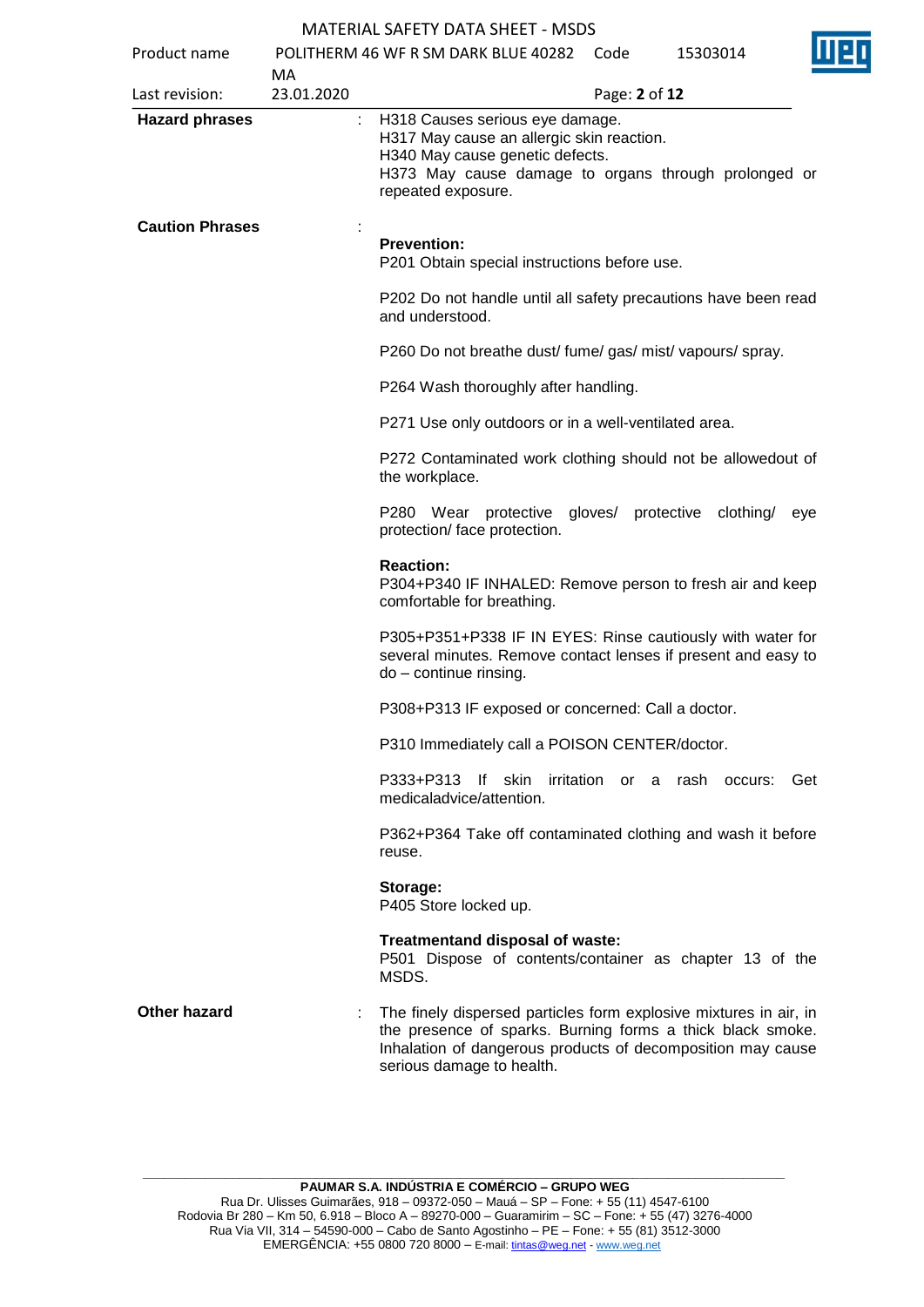Product name POLITHERM 46 WF R SM DARK BLUE 40282 MA<br>23.01.2020 15303014 Last revision: 23.01.2020 Page: **3** of **12**

3. COMPOSITION AND INFORMATION ABOUT THE INGRENDIENTS

**Product type:** : : : : : Mixture

# **Ingrendients that contribute to danger:**

| Product name                              | CAS No.   | Risck classification                                                                                                                                                                                                                                                                                                                                                         | Concentration [%] |
|-------------------------------------------|-----------|------------------------------------------------------------------------------------------------------------------------------------------------------------------------------------------------------------------------------------------------------------------------------------------------------------------------------------------------------------------------------|-------------------|
| <b>TRIGLYCIDYL</b><br><b>ISOCYANURATE</b> | 2451-62-9 | Acute toxicity Ingestion,<br>Category 3<br>Acute toxicity<br>Inhalation,<br>Category 3<br>Skin sensitization,<br>Category 1<br>Specific target organ<br>toxicity - Repeated<br>exposure,<br>Category 2<br>Hazardous to the<br>aquatic environment -<br>Cronic,<br>Category 3<br>Germ cell mutagenicity<br>Category 1B<br>Serious eye<br>damage/eye irritation,<br>Category 1 | $>= 5 - < 10$     |

# 4. FIRST AID MEASURES

| <b>Inhalation</b>            | : Take the victim to fresh air, keeping them rested and warm. If<br>breathing is irregular or has stopped, apply artificial<br>respiration. Do not give anything orally. Seek medical<br>assistance immediately, bringing the product label whenever<br>possible. |
|------------------------------|-------------------------------------------------------------------------------------------------------------------------------------------------------------------------------------------------------------------------------------------------------------------|
| <b>Contact with the skin</b> | : Remove all contaminated clothing immediately. Wash affected<br>area with plenty of soap and water.                                                                                                                                                              |
| <b>Contact with the eyes</b> | : Remove contact lenses, if wearing any. Flush the eyes with<br>running water for at least 15 minutes, holding the eyelids<br>apart. Seek medical assistance immediately, bringing the<br>product label with you.                                                 |
| Ingestion                    | Do not provoke vomiting. Consult with a doctor immediately.                                                                                                                                                                                                       |
| Notes for the doctor         | : Treat symptomatically. Do not induce vomiting because of risk<br>of aspiration of gastric contents into the lungs. Gastric lavage<br>is recommended when the patient ingests large quantities of<br>the substance.                                              |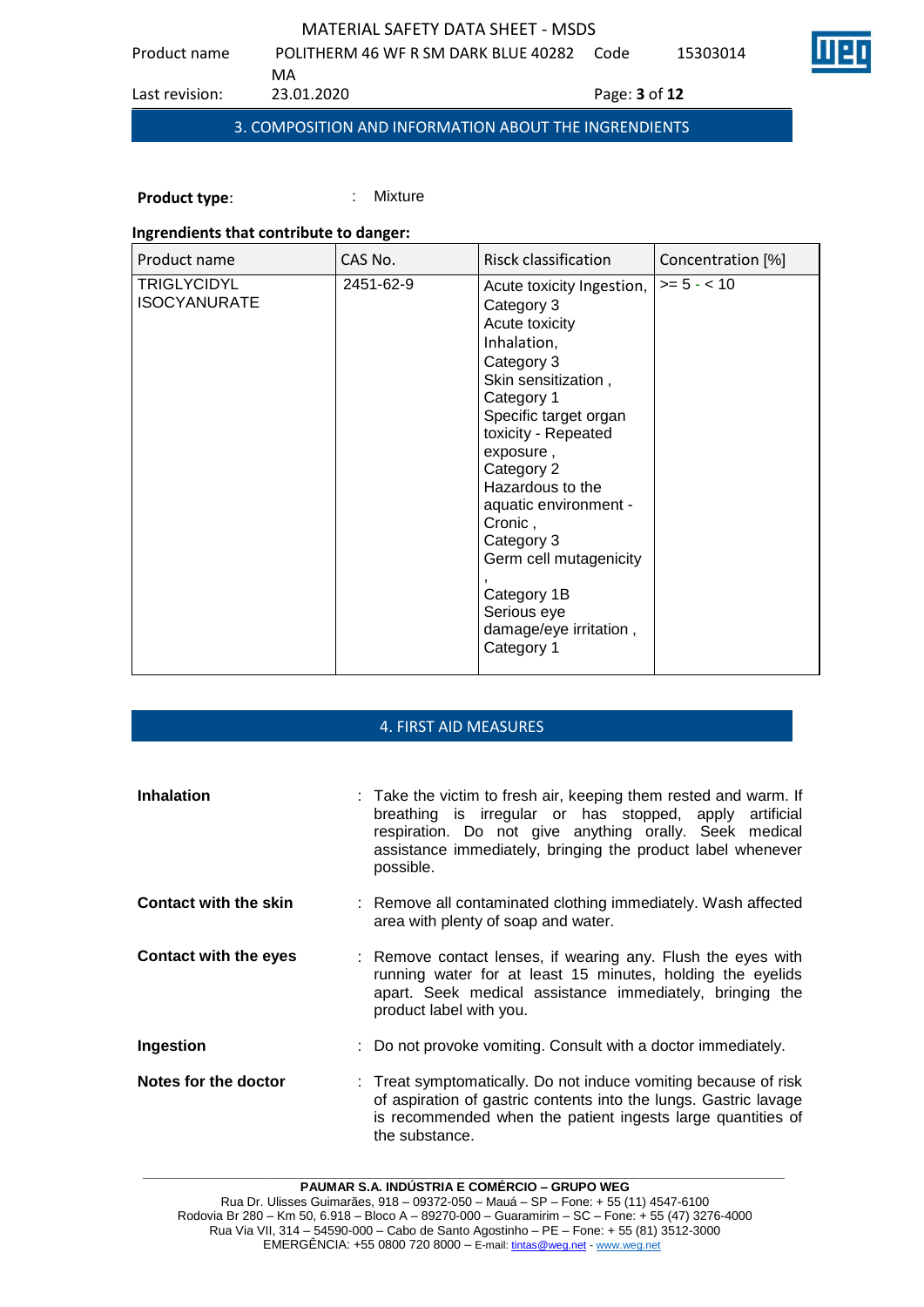| Suitable extinguishing<br>methods                 | $\therefore$ Water in mist form<br>Carbon dioxide (CO2)<br>Foam alcohol resistent<br>Dry chemical powder                                                                                                                                                                                                                                                                                                                                                                               |
|---------------------------------------------------|----------------------------------------------------------------------------------------------------------------------------------------------------------------------------------------------------------------------------------------------------------------------------------------------------------------------------------------------------------------------------------------------------------------------------------------------------------------------------------------|
| <b>Extinguishing methods not</b><br>recommended   | : Direct water jet.                                                                                                                                                                                                                                                                                                                                                                                                                                                                    |
| <b>Specific dangers</b>                           | : The finely dispersed particles form explosive mixtures in air, in<br>the presence of sparks. Burning forms a thick black smoke.<br>Inhalation of dangerous products of decomposition may cause<br>serious damage to health.                                                                                                                                                                                                                                                          |
| Protective measures of the<br>fire fighting team. | : The personnel involved in firefighting should wear self<br>contained breathing apparatus with positive pressure and full<br>protection clothes.                                                                                                                                                                                                                                                                                                                                      |
| <b>Specific methods</b>                           | : Evacuate and isolate the area. Approach from fire with wind at<br>your back. Fight the fire to a secure distance. Remove the<br>packaging of the product from the fire area if this can be made<br>with safety. Chill sideways with water in form of fog all the<br>closed packaging near the fire. Avoid that the resulting water<br>from fire fighting reaches drains or waterways. Use dikes to<br>contain this water and eliminate it according to environmental<br>regulations. |

# 6. SPILL / LEAK CONTROL PROCEDURES

### **Personal precautions, protective equipment and emergency procedures**

| For the emergency service<br>staff                      | : If specialized clothing is needed to combat the leak/spillage,<br>Section 8 should be consulted. All precautions described in<br>the following section must be followed.                                                                                                                                                                                                                                                                                                                                                                                                                                                                                                                                     |
|---------------------------------------------------------|----------------------------------------------------------------------------------------------------------------------------------------------------------------------------------------------------------------------------------------------------------------------------------------------------------------------------------------------------------------------------------------------------------------------------------------------------------------------------------------------------------------------------------------------------------------------------------------------------------------------------------------------------------------------------------------------------------------|
| For staff who are not part<br>of the emergency services | : No action should be taken that may generate danger to<br>people without adequate training and qualifications. Use<br>appropriate personal protective equipment - see section 8.<br>Evacuate surrounding areas. Isolate area and keep onlookers<br>away. Do not touch or walk through spilled material. Eliminate<br>all sources of ignition. Avoid breathing vapor or mist. Provide<br>adequate ventilation if possible. Wear appropriate respiratory<br>mask when ventilation is inadequate. In accordance with<br>characteristics of the location and/or area and in relation to the<br>amount of spilled/leaked product, additional emergency<br>measures may be taken under the supervision of a trained |

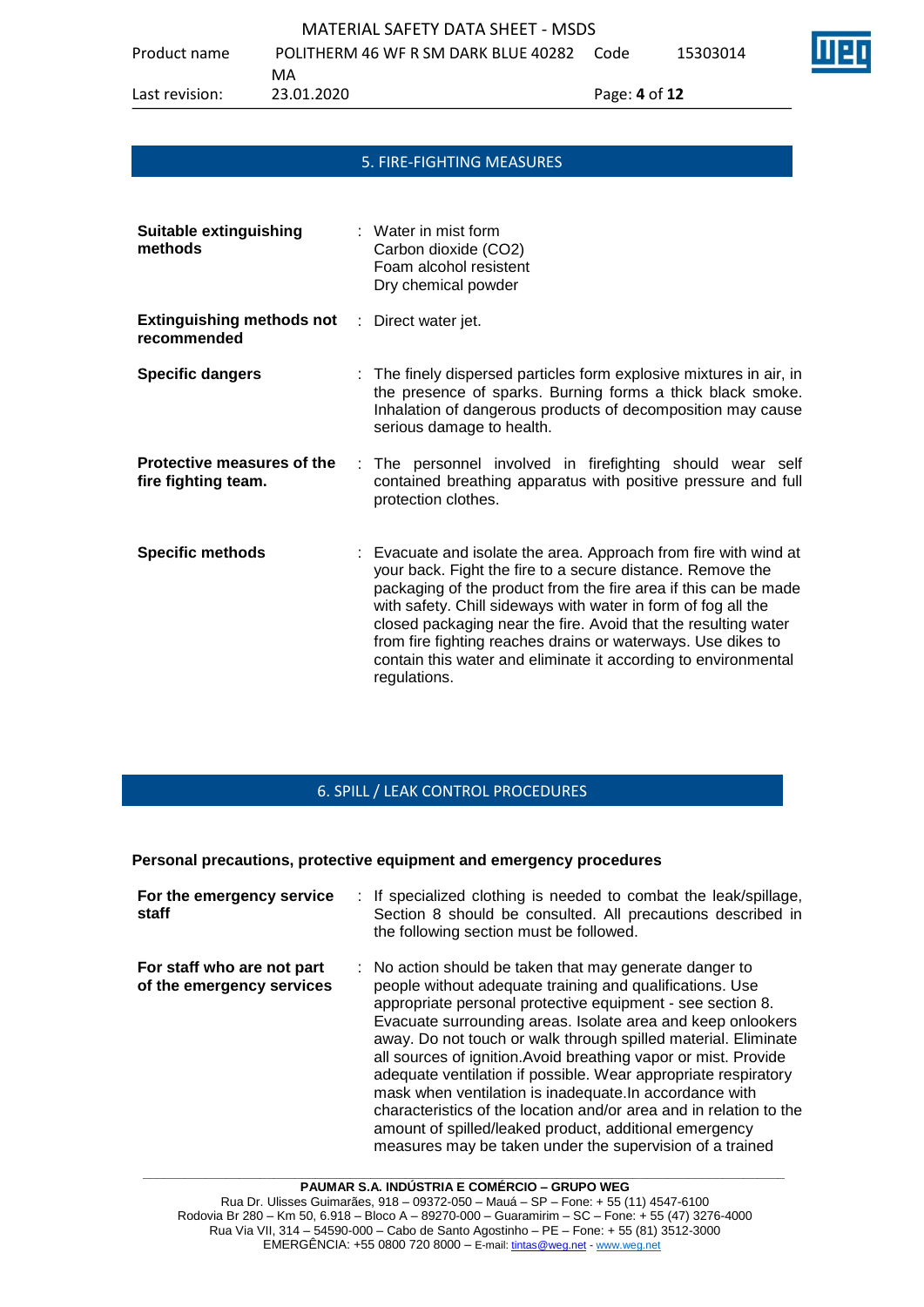| Product name                     |                  | POLITHERM 46 WF R SM DARK BLUE 40282                                                                                                                                                                                                                                                                                                                                                                                                                                                                        | Code          | 15303014  |  |
|----------------------------------|------------------|-------------------------------------------------------------------------------------------------------------------------------------------------------------------------------------------------------------------------------------------------------------------------------------------------------------------------------------------------------------------------------------------------------------------------------------------------------------------------------------------------------------|---------------|-----------|--|
| Last revision:                   | MA<br>23.01.2020 |                                                                                                                                                                                                                                                                                                                                                                                                                                                                                                             | Page: 5 of 12 |           |  |
|                                  |                  | professional.                                                                                                                                                                                                                                                                                                                                                                                                                                                                                               |               |           |  |
| <b>Environmental precautions</b> |                  | : Prevent spilled/leaked product from contact<br>waterways, drains and sewers. Inform the relevant authorities<br>in accordance with current legislation if the product causes<br>environmental damage.                                                                                                                                                                                                                                                                                                     |               | withsoil, |  |
|                                  |                  | Methods and materials for containment and cleaning                                                                                                                                                                                                                                                                                                                                                                                                                                                          |               |           |  |
| Large spills / leaks             |                  | Stop the leak if this can be done safely. Cover up spillage in a<br>tarp to prevent the spread by wind or rain. Use antifaiscantes<br>tools and explosion-proof equipment properly grounded to<br>collect the product. Place the material collected in dry, clean<br>and properly identified containers. Cap the container loosened<br>so removing them from the spill site. Avoid formation of dust.<br>Remove the packaging from the spill site. If there is product<br>disposal need refer to chapter 13 |               |           |  |
| <b>Small spills / leaks</b>      |                  | The collected material can return to the process if you are in<br>favorable conditions. Otherwise should be referred for<br>appropriate disposal.                                                                                                                                                                                                                                                                                                                                                           |               |           |  |
| <b>Dust control</b>              |                  | Consult section 13.                                                                                                                                                                                                                                                                                                                                                                                                                                                                                         |               |           |  |

# 7. HANDLING AND STORAGE

# **Precautions for safe handling**

| Instructions for safe<br>treatment      | : Avoid contact with eyes, skin and clothes. Do not handle the<br>product before reading and understanding all safety<br>precautions. Do not re-use packaging. Refer to special<br>instructions before use. Avoid inhalation of the powder. Do not<br>eat, drink or smoke during use.                                                                                                                                                                                                                                                                         |
|-----------------------------------------|---------------------------------------------------------------------------------------------------------------------------------------------------------------------------------------------------------------------------------------------------------------------------------------------------------------------------------------------------------------------------------------------------------------------------------------------------------------------------------------------------------------------------------------------------------------|
| <b>Precautions for safe</b><br>handling | : Use individual protective equipment. Environments and areas<br>that will be used for electrostatic spraying of powder paints<br>must provide controlled ventilation. Through controlled<br>ventilation it must be ensured that the air in the inhalation<br>scope is be healthy from a health point of view (see limits in<br>Section 8). Avoid sources of ignition and dust deposition in the<br>environment. Antistatic clothes and shoes are recommended.<br>Emergency showers and eye wash basins must be installed in<br>locations of use and storage. |
| <b>Fire protection</b>                  | : Tools that do not produce sparks should be used. Keep away<br>from heat and sources of ignition.Do not smoke.Avoid<br>accumulation of electrostatic charges. All conductive elements                                                                                                                                                                                                                                                                                                                                                                        |

of the system, in contact with the product, must be electrically groundedOnly use in well-ventilated locations, to prevent

accumulation of powder in explosive concentrations.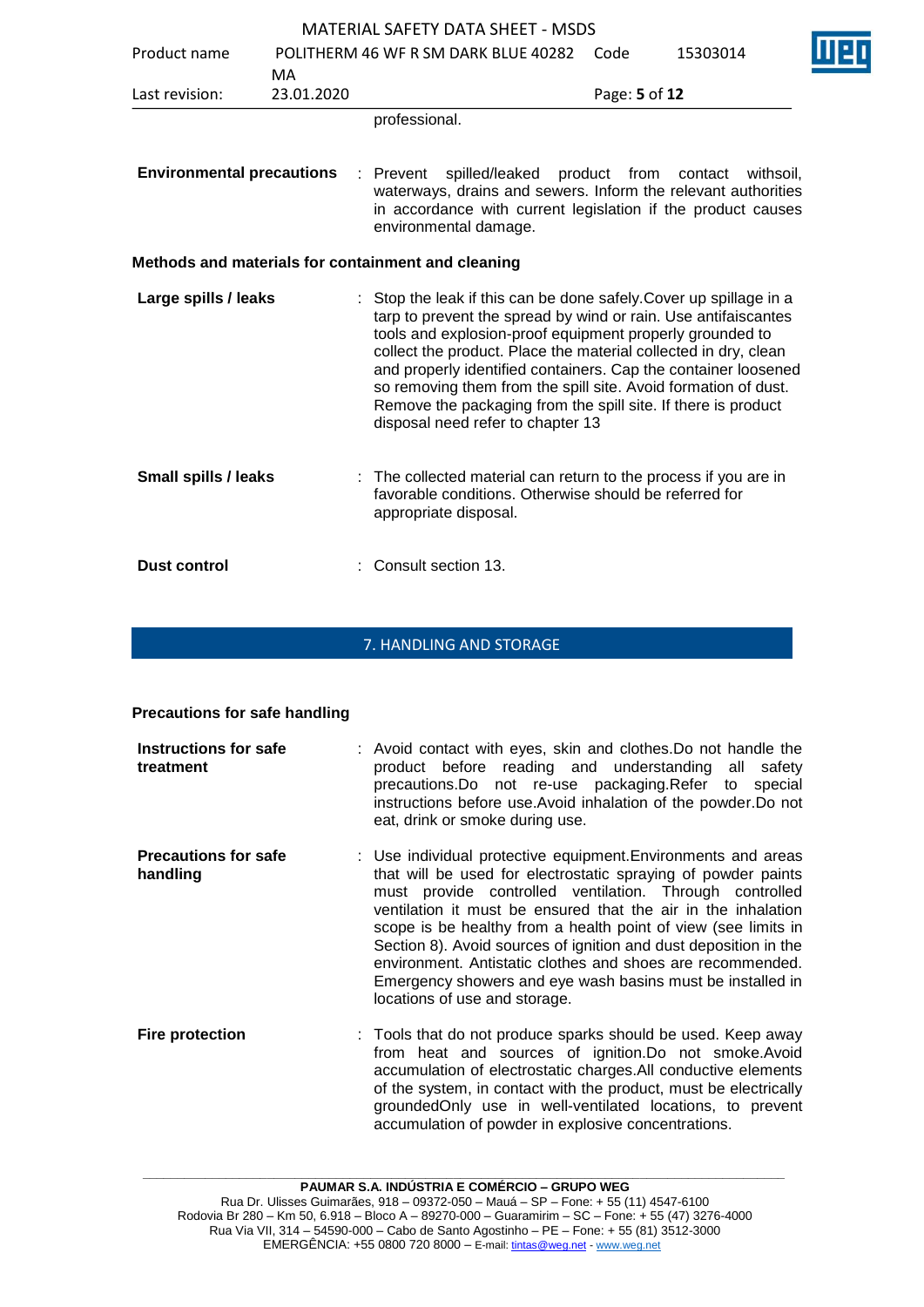|                                           |            | <u>IVIA LENIAE JAI ETT DATA JITEET</u>                                                                                                                                                                                                                                                       |               |          |  |
|-------------------------------------------|------------|----------------------------------------------------------------------------------------------------------------------------------------------------------------------------------------------------------------------------------------------------------------------------------------------|---------------|----------|--|
| Product name                              |            | POLITHERM 46 WF R SM DARK BLUE 40282 Code                                                                                                                                                                                                                                                    |               | 15303014 |  |
|                                           | MA         |                                                                                                                                                                                                                                                                                              |               |          |  |
| Last revision:                            | 23.01.2020 |                                                                                                                                                                                                                                                                                              | Page: 6 of 12 |          |  |
| <b>Storage conditions</b>                 |            |                                                                                                                                                                                                                                                                                              |               |          |  |
| Substances to be avoid                    |            | : Keep away from oxidising agents, strong acid solutions and<br>strong alkaline solutions.                                                                                                                                                                                                   |               |          |  |
| <b>Storage conditions</b>                 |            | : The electrical installation must comply with NEC(National<br>Electrical Code) or IEC (International Electrical Commission)<br>standards and/or those of the ABNT (Brazilian Association of<br>Technical Standards). The floor of the storage area must be<br>impermeable, non-combustible. |               |          |  |
| Appropriate storage<br>conditions         |            | : Store the material in covered, dry, well ventilated and<br>identified areasStore at a temperature below 30°C.Store in a<br>closed container. Keep out of direct sunlight.                                                                                                                  |               |          |  |
| Inappropriate storage<br>conditions       |            | Exposed to elevated temperatures, sun and rain. Close to<br>oxidizing agents. Close to food. Close to sources of heat and<br>ignition.                                                                                                                                                       |               |          |  |
| <b>Materials to avoid</b>                 |            | Do not store with explosive materials, flammableand/or toxic<br>gases, oxidizing, corrosive substances, or materials that may<br>generate spontaneous combustion.                                                                                                                            |               |          |  |
| Secure packaging materials                |            |                                                                                                                                                                                                                                                                                              |               |          |  |
| <b>Recommended packaging</b><br>materials | $\sim$ 1.  | Must be stored in plastic bags packed in cardboard boxes.                                                                                                                                                                                                                                    |               |          |  |
| Packaging materials to be<br>avoided      |            | : Glass containers.                                                                                                                                                                                                                                                                          |               |          |  |

# 8. EXPOSURE CONTROL – PERSONAL PROTECTION

The information in this chapter contain general guidelines. Chapter 1 should be consulted for any information on the recommended use of this product in different scenarios of exposure.

| <b>Engineering control</b><br>In case it is not possible, provide exhaustion/ventilation<br>measures<br>enough to keep the concentration of the agents indicated<br>in this section under the limits of tolerance (L.T.),<br>otherwise, use adequate respiratory protection equipment.<br>The engineering controls should keep the concentrations<br>of gas/vapour under the limit of LEL - Lower Explosive<br>Limit (see section 9). Use equipment explosion proof. |  |
|----------------------------------------------------------------------------------------------------------------------------------------------------------------------------------------------------------------------------------------------------------------------------------------------------------------------------------------------------------------------------------------------------------------------------------------------------------------------|--|
|----------------------------------------------------------------------------------------------------------------------------------------------------------------------------------------------------------------------------------------------------------------------------------------------------------------------------------------------------------------------------------------------------------------------------------------------------------------------|--|

**Control parameters**

### **Occupational Exposure Limits**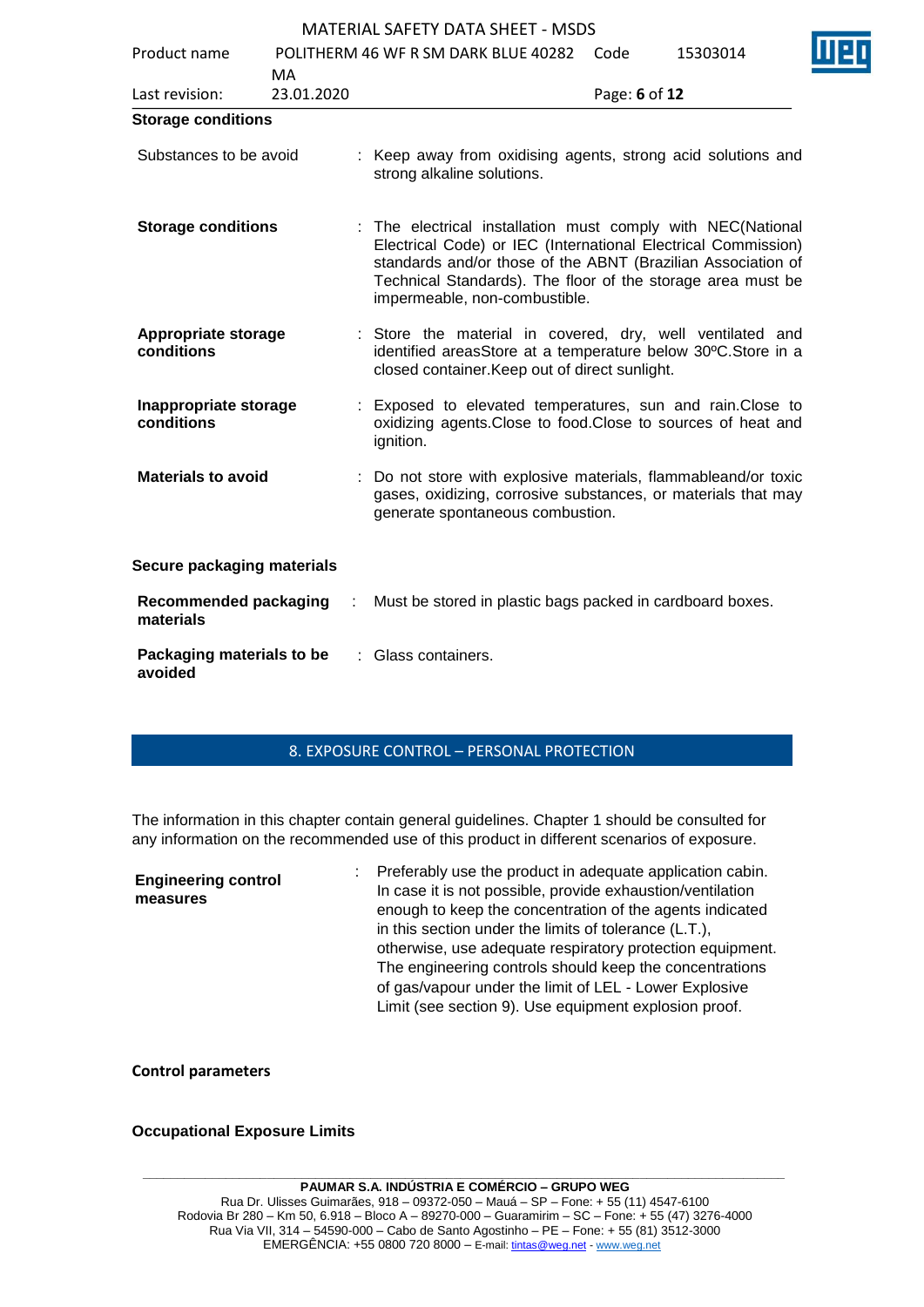| Product name   | POLITHERM 46 WF R SM DARK BLUE 40282 | Code                        | 15303014 |  |
|----------------|--------------------------------------|-----------------------------|----------|--|
|                | МA                                   |                             |          |  |
| Last revision: | 23.01.2020                           | Page: <b>7</b> of <b>12</b> |          |  |

| <b>Name</b>         | CAS No.   | <b>TLV/TWA</b>        | <b>TLV/STEL</b> | <b>TLV/TETO</b> | <b>Source</b> |
|---------------------|-----------|-----------------------|-----------------|-----------------|---------------|
| <b>TRIGLYCIDYL</b>  | 2451-62-9 | $0,05 \text{ mg/m}^3$ |                 |                 | ACGIH         |
| <b>ISOCYANURATE</b> |           |                       |                 |                 |               |

\*PPM - parts of vapour or gas per million of parts of contaminated air

\*\*MG/m<sup>3</sup> - miligrams per cubic meter of air.

### **Personal protective equipment required**

| <b>Respiratory protection</b>   | If the powder is above the tolerance limits (seeengineering<br>control measures, above) a dust mask must be used,<br>suitable for this purpose (P2 particle filter). Occasionally<br>other respiratory protective equipment may be used. |
|---------------------------------|------------------------------------------------------------------------------------------------------------------------------------------------------------------------------------------------------------------------------------------|
| <b>Hand protection</b>          | : Protective creams can be used to protect exposed skin<br>areas together with latex or nitrile gloves (never used after<br>the exposure has occurred).                                                                                  |
| Eye protection                  | Use hermetic goggles to protect against powder spray.                                                                                                                                                                                    |
| <b>Body and skin protection</b> | Antistatic clothes and shoes are recommended.                                                                                                                                                                                            |

# 9. PHYSICAL AND CHEMICAL PROPERTIES

| <b>Form</b>                  |    | Dust                                                       |
|------------------------------|----|------------------------------------------------------------|
| <b>State of matter</b>       |    | Solid                                                      |
| Color                        |    | <b>Blue</b>                                                |
| Odour                        |    | Weak and distinctive                                       |
| <b>Odour limit</b>           |    | Not applicable                                             |
| pH                           |    | Not applicable                                             |
| <b>Melting point</b>         |    | Not applicable                                             |
| <b>Boiling point</b>         |    | Not applicable                                             |
| <b>Evaporation rate</b>      |    | Not applicable                                             |
| <b>Inflammation point</b>    |    | Method: Not applicable                                     |
| <b>Upper explosive limit</b> | ÷. | 70 g/m <sup>3</sup>                                        |
| Lower explosive limit        | ÷. | 40 $g/m3$                                                  |
| Vapor pressure               |    | Not applicable                                             |
| <b>Density</b>               |    | $1,54$ g/cm <sup>3</sup>                                   |
| Solubility(ies)              |    | Insoluble in water, partially soluble in some solvents and |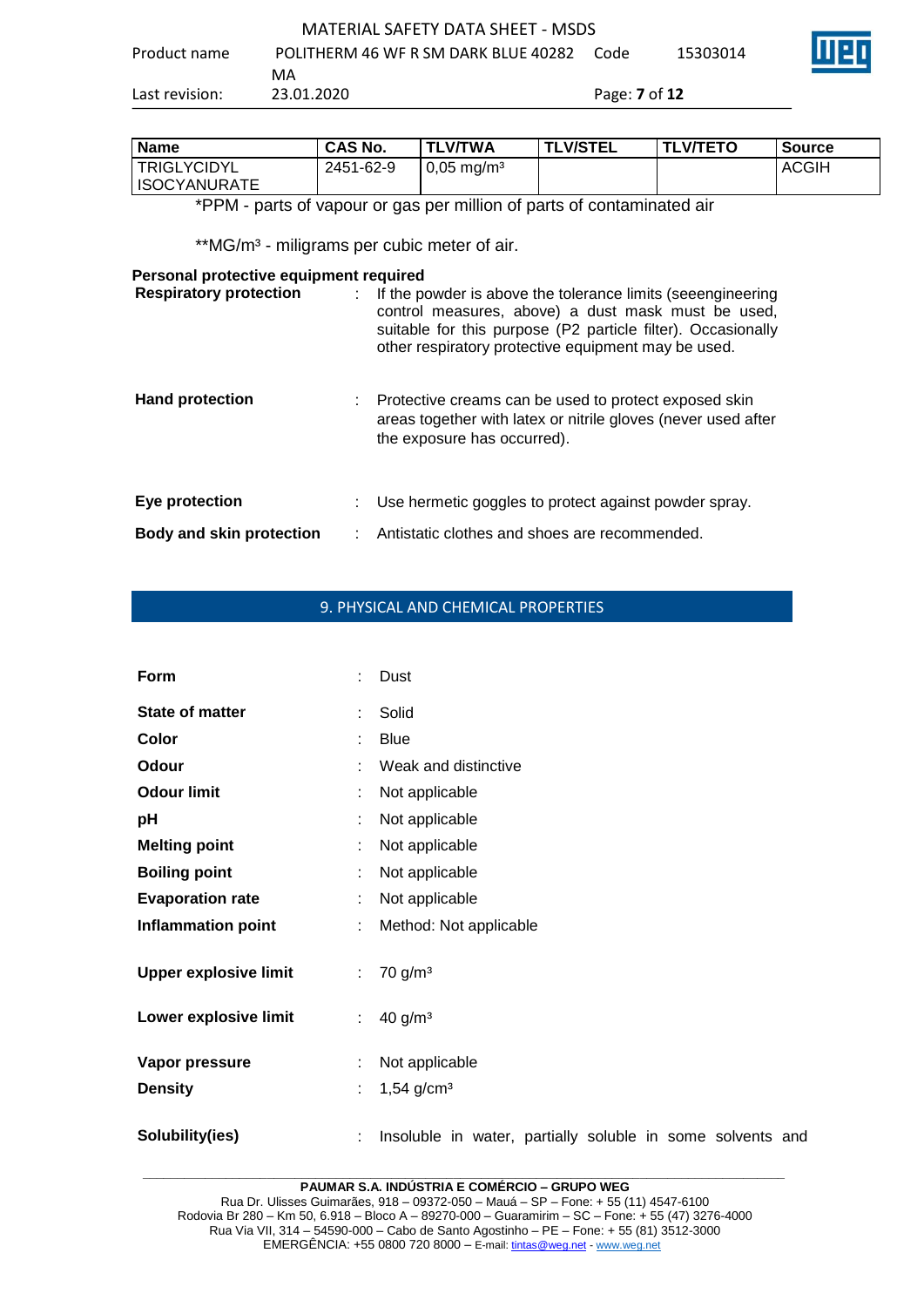| Product name                             | MA         |    | POLITHERM 46 WF R SM DARK BLUE 40282                                             | Code          | 15303014 |  |
|------------------------------------------|------------|----|----------------------------------------------------------------------------------|---------------|----------|--|
| Last revision:                           | 23.01.2020 |    |                                                                                  | Page: 8 of 12 |          |  |
|                                          |            |    | thinners oxygen as acetone, ethyl acetate, methyl ethyl<br>ketone, among others. |               |          |  |
| N-octano /water partition<br>coefficient |            | ÷  | Not applicable                                                                   |               |          |  |
| <b>Auto flammability</b>                 |            | ÷. | 400 $\degree$ C                                                                  |               |          |  |
| Cinematic viscosity (25°C)               |            | ÷  | Not applicable                                                                   |               |          |  |
| Vapor density                            |            |    | Not applicable                                                                   |               |          |  |
| Decomposition temperature :              |            |    |                                                                                  |               |          |  |

# 10. STABILITY AND REACTIVITY

| <b>Reactivity</b>                              |    | Presents no reactivity at room temperature and under normal<br>conditions of use.                                                                                                                                                                                                                                                                                                                                                                                                                  |
|------------------------------------------------|----|----------------------------------------------------------------------------------------------------------------------------------------------------------------------------------------------------------------------------------------------------------------------------------------------------------------------------------------------------------------------------------------------------------------------------------------------------------------------------------------------------|
| <b>Chemical stability</b>                      |    | Stable at room temperature and under normal conditions of<br>use.                                                                                                                                                                                                                                                                                                                                                                                                                                  |
| <b>Possibility of dangerous</b><br>reactions   |    | Presents no reactivity at room temperature and under normal<br>conditions of use.<br>None when the product is stored, applied and processed<br>correctly. Otherwise, the mixture powder air mixture could<br>ignite.                                                                                                                                                                                                                                                                               |
| Need to add additives and<br><b>inhibitors</b> | ÷. | Not necessary.                                                                                                                                                                                                                                                                                                                                                                                                                                                                                     |
| <b>Conditions to avoid</b>                     |    | Extreme heat and open flame.                                                                                                                                                                                                                                                                                                                                                                                                                                                                       |
| Incompatible materials                         |    | Do not store with explosive materials, flammableand/or toxic<br>gases, oxidizing, corrosive substances, or materials that may<br>generate spontaneous combustion.                                                                                                                                                                                                                                                                                                                                  |
| Dangerous products of<br>decomposition         |    | High temperatures (above 300°C) could result in dangerous<br>products of decomposition, such as carbon dioxide and<br>smoke. Triglycidylisocyanurate can polymerize under the<br>effect of strong heat, exceeding 120°C for more than 12<br>hours, or under the influence of catalysts. Decompose when<br>burning, producing toxic fumes comprising nitrogen oxides.<br>Thawed rapidly reacts with primary and secondary amines,<br>carboxylic acids and anhydrides, thiols, phenols and alcohols. |

# 11. TOXICOLOGICAL INFORMATION

### **Components**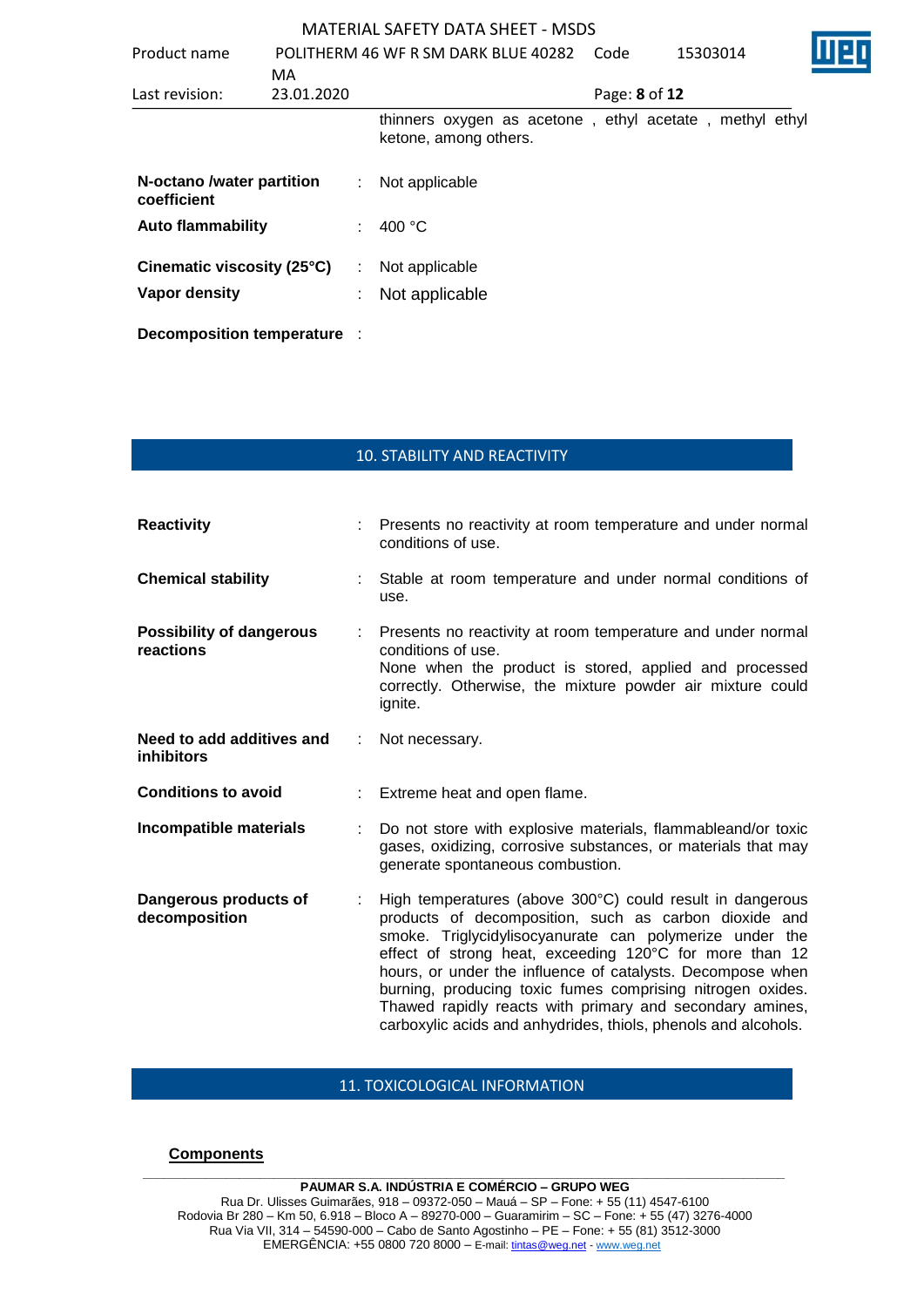|                                                               |                          | MATERIAL SAFETY DATA SHEET - MSDS                                                                                                                            |                       |                     |
|---------------------------------------------------------------|--------------------------|--------------------------------------------------------------------------------------------------------------------------------------------------------------|-----------------------|---------------------|
| Product name                                                  |                          | POLITHERM 46 WF R SM DARK BLUE 40282                                                                                                                         | Code                  | 15303014            |
|                                                               | MA                       |                                                                                                                                                              |                       |                     |
| Last revision:                                                | 23.01.2020               |                                                                                                                                                              | Page: 9 of 12         |                     |
|                                                               | TRIGLYCIDYL ISOCYANURATE |                                                                                                                                                              |                       |                     |
| Acute toxicity by oral<br>use                                 |                          | : Test species<br><b>DL50</b><br>Observations                                                                                                                |                       | Data not available. |
| <b>Acute toxicity by</b><br>inhalation                        |                          | : Test species<br><b>DL50</b><br>Observations                                                                                                                | Rat<br>$0,65$ mg/l    |                     |
| Acute toxicity by<br>cutaneous use                            |                          | Test species<br><b>DL50</b><br>Observations                                                                                                                  | Rabbit<br>2.000 mg/kg |                     |
| <b>Acute toxicity (other</b><br>methods of<br>administration) |                          | : Test species<br><b>DL50</b><br><b>LC50</b><br>Non-standard unit value                                                                                      |                       | Data not available. |
| <b>Corrosion/irritation of</b><br>skin                        |                          | : Data not available.                                                                                                                                        |                       |                     |
| Serious eye damage/eye<br><b>irritation</b>                   |                          | $:$ Category 1                                                                                                                                               |                       |                     |
| <b>Respiratory or dermal</b><br>sensitivity                   |                          | : Category 1                                                                                                                                                 |                       |                     |
| <b>Mutageneses</b>                                            |                          | : Chemicals known to induce heritable mutations in human<br>germ cells.                                                                                      |                       |                     |
| Carcinogenicity                                               |                          | : Data not available.                                                                                                                                        |                       |                     |
| <b>Toxic effects for</b><br>reproduction                      |                          | Data not available.                                                                                                                                          |                       |                     |
| Specific target organ<br>toxicity (STOT) - single<br>exposure |                          | Data not available.                                                                                                                                          |                       |                     |
| Specific target organ<br>toxicity (STOT) - repeat<br>exposure |                          | : Substance based on evidence from studies in experimental<br>animals can probably present a potential to be harmful to<br>human health on repeated exposure |                       |                     |
| Aspiration hazard                                             |                          | Data not available.                                                                                                                                          |                       |                     |

### **Acute toxicity**

Powder coatings are generally inert dusts . No data are available on acute toxicity for the product. Powder coatings can cause irritation located in the skin , especially in skin folds or use of tight clothes . People allergic or respiratory problems should not work in the powder application. Repeated or prolonged contact with the product may cause removal of natural fat from the skin , resulting in non allergic contact dermatitis and skin absorption . The product that comes into contact with the eyes can cause irritation.

### **Chronic toxicity**

On the skin , prolonged contact leads to degreasing , may cause fissures , dryness , dermatitis and eczema. The respiratory system may be affected by chronic bronchitis and decreased respiratory volume. Exposure of pregnant women to concentrations above the limit can present threat of abortion. In contact with eyes, do not rub , wash with running water for at the least 15 minutes.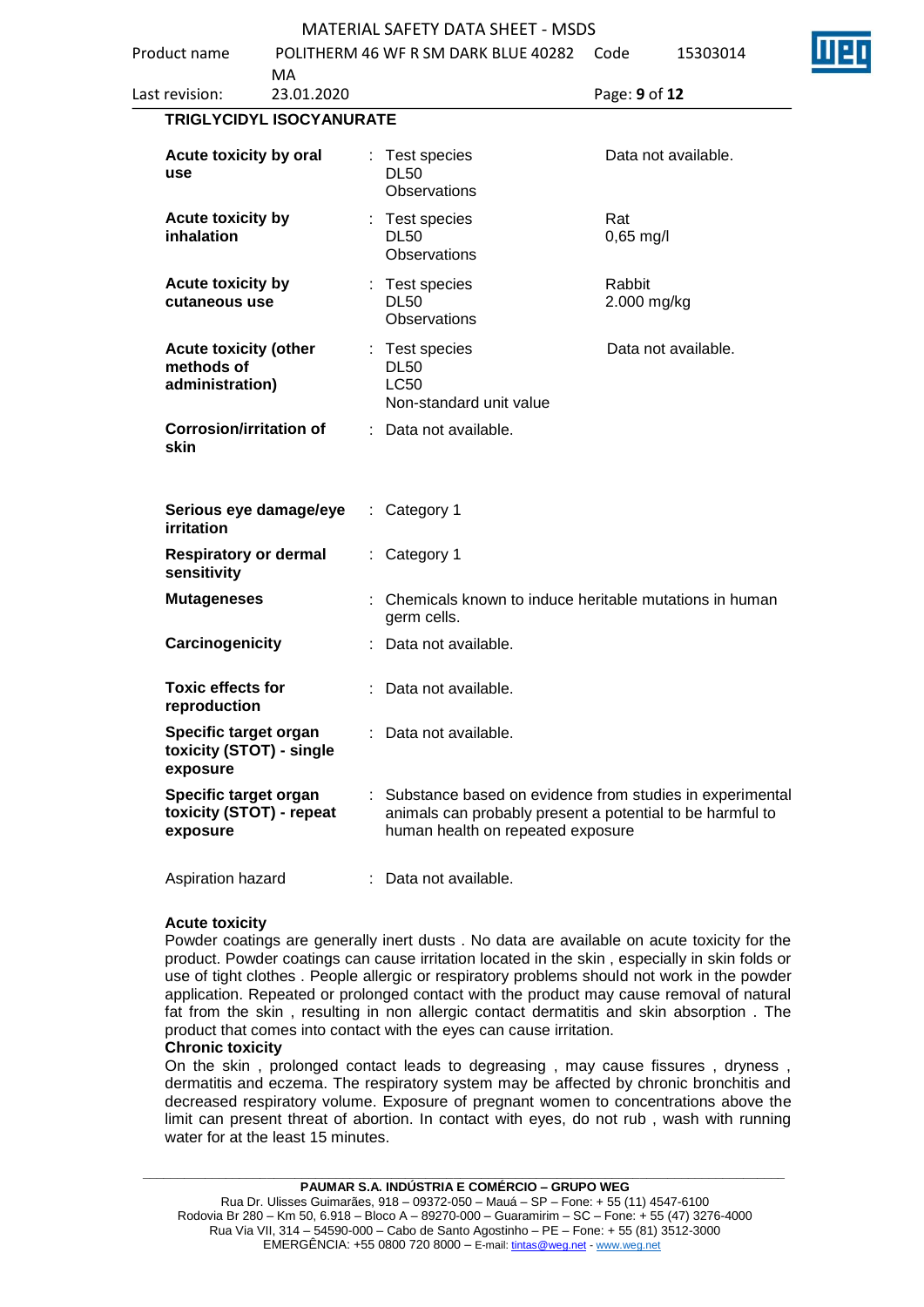# 12. ECOLOGICAL INFORMATION

| <b>Stability in soil</b>                           | Data not available.                                                                     |
|----------------------------------------------------|-----------------------------------------------------------------------------------------|
| <b>Elimination of chemical</b><br>physical ability | Not considered potentially bioaccumulative.                                             |
| <b>Other toxicological</b><br>observations         | Data not available.                                                                     |
| <b>Ecotoxicity</b>                                 | Detrimental to the flora.<br>Detrimental to the fauna<br>Contaminates the ground water. |

# 13. DIOSPOSAL AND TREATMENT CONSIDERATIONS

# **Recommended methods for final disposal Product** : Class II Waste - Dispose of in industrial landfill or a facility authorized for recycling in accordance with federal, state or local regulations. **Waste** : Class II Waste - Dispose of in industrial landfill or a facility authorized for recycling in accordance with federal, state or local regulations. **Used packaging** : Clean packaging should be sent for recycling. Packaging with class II waste should be disposed of in industrial landfill or a facility authorized for recycling in accordance with federal, state orlocal regulations

## 14. TRANSPORTATION INFORMATION

### **fNational and international regulations**

Land : Not classified as a dangerous good under transport regulations.

- Shipping : Not classified as a dangerous good under transport regulations.
- Air transport : Not classified as a dangerous good under transport regulations.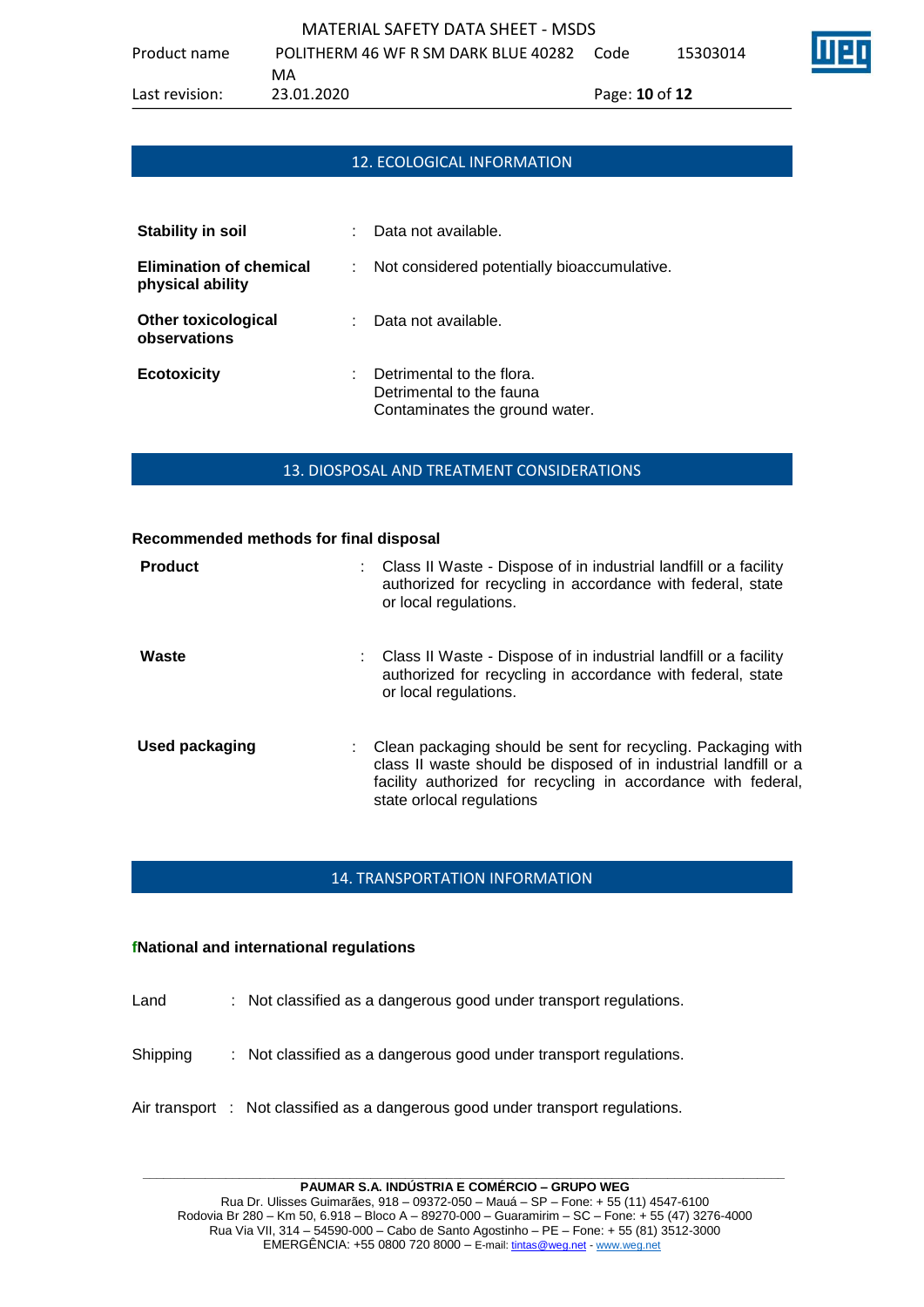| MATERIAL SAFETY DATA SHEET - MSDS |                                           |                       |          |  |  |  |  |
|-----------------------------------|-------------------------------------------|-----------------------|----------|--|--|--|--|
| Product name                      | POLITHERM 46 WF R SM DARK BLUE 40282 Code |                       | 15303014 |  |  |  |  |
|                                   | MA                                        |                       |          |  |  |  |  |
| Last revision:                    | 23.01.2020                                | Page: <b>11 of 12</b> |          |  |  |  |  |

# 15. REGULATORY INFORMATION

This MSDS (Material Safety Data Sheet) was generated according to the criteria of NBR 14725/2014. (Brazilian standard that defines the GHS).

| Specific Regulations for the<br><b>Chemical Product.</b> | Federal Decree No. 2657, July 3rd, 1998.                                      |
|----------------------------------------------------------|-------------------------------------------------------------------------------|
|                                                          | Ordinance No. 229, May 24th, 2011 - Changes to Regulatory<br>Standard No. 26. |
|                                                          | ABNT NBR 14725: 2014 - valid from 19/12/2014 -                                |
|                                                          | Amendment 1 (19/11/2014).                                                     |
|                                                          | Law No. 12305, August 2nd 2010 (Solid Waste National<br>Policy).              |
|                                                          | Decree No. 7404, December 23rd, 2010.                                         |
|                                                          | Resolution ANTT N° 5.232, December 14th 2016.                                 |

# 16. ADDITIONAL INFORMATION

### **Acronyms Used:**

**Legenda:**

| <b>CAS</b>      | <b>Chemical Abstract Service</b>                          |
|-----------------|-----------------------------------------------------------|
| VO              | Organic Vapors                                            |
| <b>NEC</b>      | National Eletrical code/Código Nacional de Eletricidade   |
| IEC:            | International Eletrical Commision                         |
| <b>ABNT</b>     | <b>Brazilian Association of Technical Standards</b>       |
| <b>ACGIH</b>    | American Conference of Governmental Industrial Hygienists |
| <b>TLV</b>      | <b>Threshold Limit Values</b>                             |
| <b>TLV/TWA</b>  | Time Weighted Average                                     |
| <b>TLV/STEL</b> | Short Term Exposure Limit                                 |
| TLC/C:          | Tolerance Limit - Ceiling Value                           |
| EPI:            | Individual Protective Equipment                           |
| <b>CA</b>       | <b>Approval Certificate</b>                               |
| <b>PPRA</b>     | <b>Environmental Risk Prevention Program</b>              |
| <b>NR</b>       | <b>Regulatory Standard</b>                                |
| <b>NFPA</b>     | <b>National Fire Protection Agency</b>                    |
| mmHg            | Millimeters of mercury - pressure unit                    |

### **\_\_\_\_\_\_\_\_\_\_\_\_\_\_\_\_\_\_\_\_\_\_\_\_\_\_\_\_\_\_\_\_\_\_\_\_\_\_\_\_\_\_\_\_\_\_\_\_\_\_\_\_\_\_\_\_\_\_\_\_\_\_\_\_\_\_\_\_\_\_\_\_\_\_\_\_\_\_\_\_\_\_\_\_\_\_\_\_\_\_\_\_\_ PAUMAR S.A. INDÚSTRIA E COMÉRCIO – GRUPO WEG**